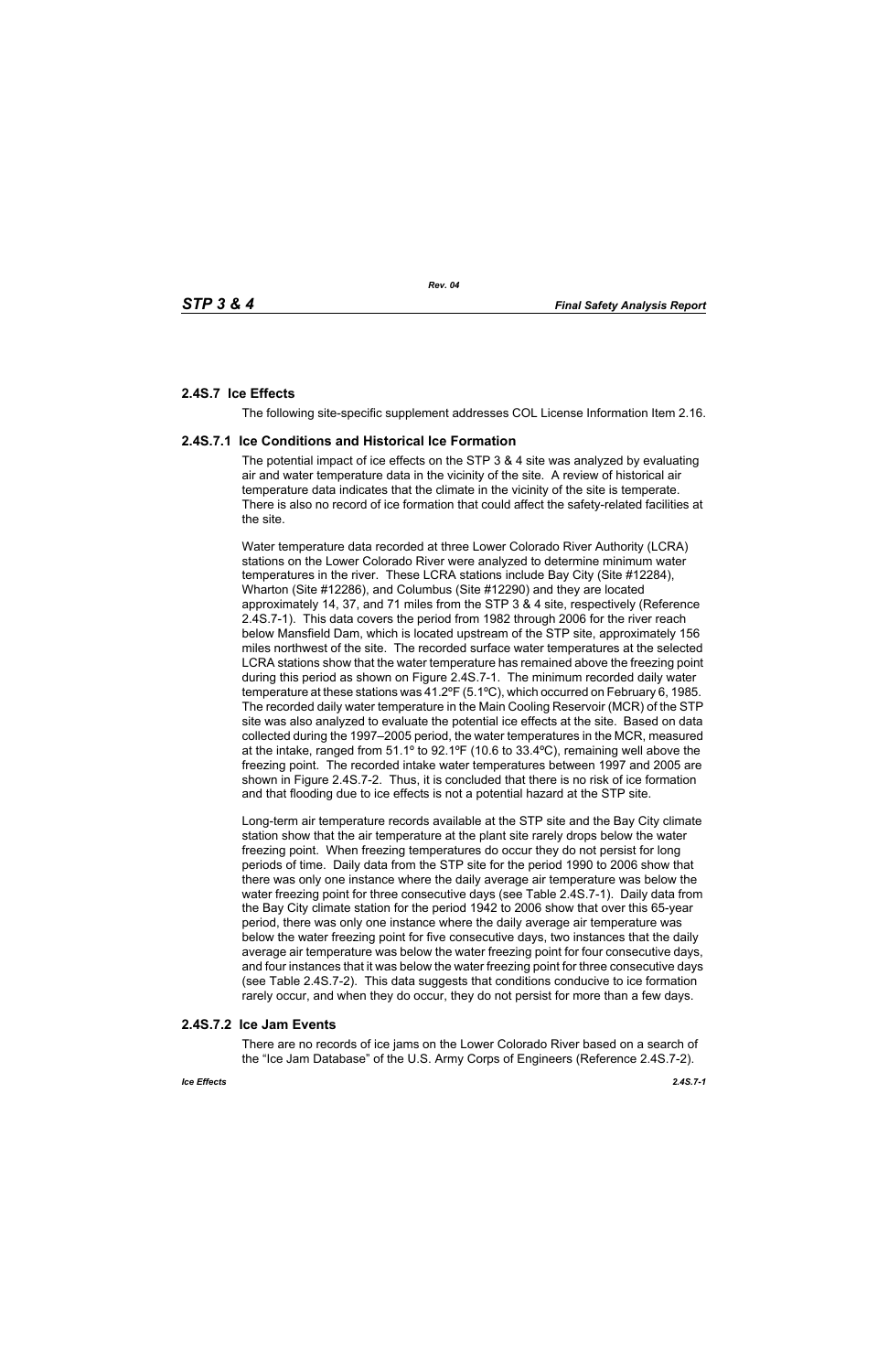As shown in Figure 2.4S.7-1, the water temperatures in the Lower Colorado River never approached freezing during the 1982–2006 period of record. Therefore, the formation of frazil and anchor ice at the river intake to the Reservoir Makeup Pumping Facility is highly unlikely. In addition, the large dams and reservoirs on the Colorado River located upstream of the STP site reduce the possibility of any surface ice or ice flows moving downstream.

## **2.4S.7.3 Effect of Ice on Cooling Water Systems**

The ultimate heat sink (UHS) for STP 3 & 4 consists of a storage basin and mechanical draft cooling towers. The basin contains adequate inventory to meet the cooling requirements for 30 days following a design basis accident without receiving any makeup water. The UHS and Reactor Service Water (RSW) systems are designed to remove heat from the closed loop Reactor Building Cooling Water system and dissipate the gained heat to the atmosphere during normal; hot standby, normal shutdown, startup, loss of preferred power, and emergency shutdown operating modes. The UHS is designed with a provision to bypass the cooling tower during cold weather operation. Ice formation in the basin is not expected to occur since the system is in service during the above operating modes and the climate in the vicinity of the site is temperate.

If conditions were to occur that could lead to ice formation in the storage basin, operational controls together with system design features would prevent any potential ice formation in the tower basins as discussed in Subsection 9.2.5.

#### **2.4S.7.4 References**

- 2.4S.7-1 Lower Colorado River Authority (LCRA), website on water quality information for the entire Colorado River Basin. Available at http://waterquality.lcra.org/, accessed February 15, 2007.
- 2.4S.7-2 "Ice Jam Database," U.S. Army Corps of Engineers, Cold Region Research and Engineering Laboratory (CRREL). Available at http://www.crrel. usace.army.mil/ierd/ijdb/, accessed February 10, 2007.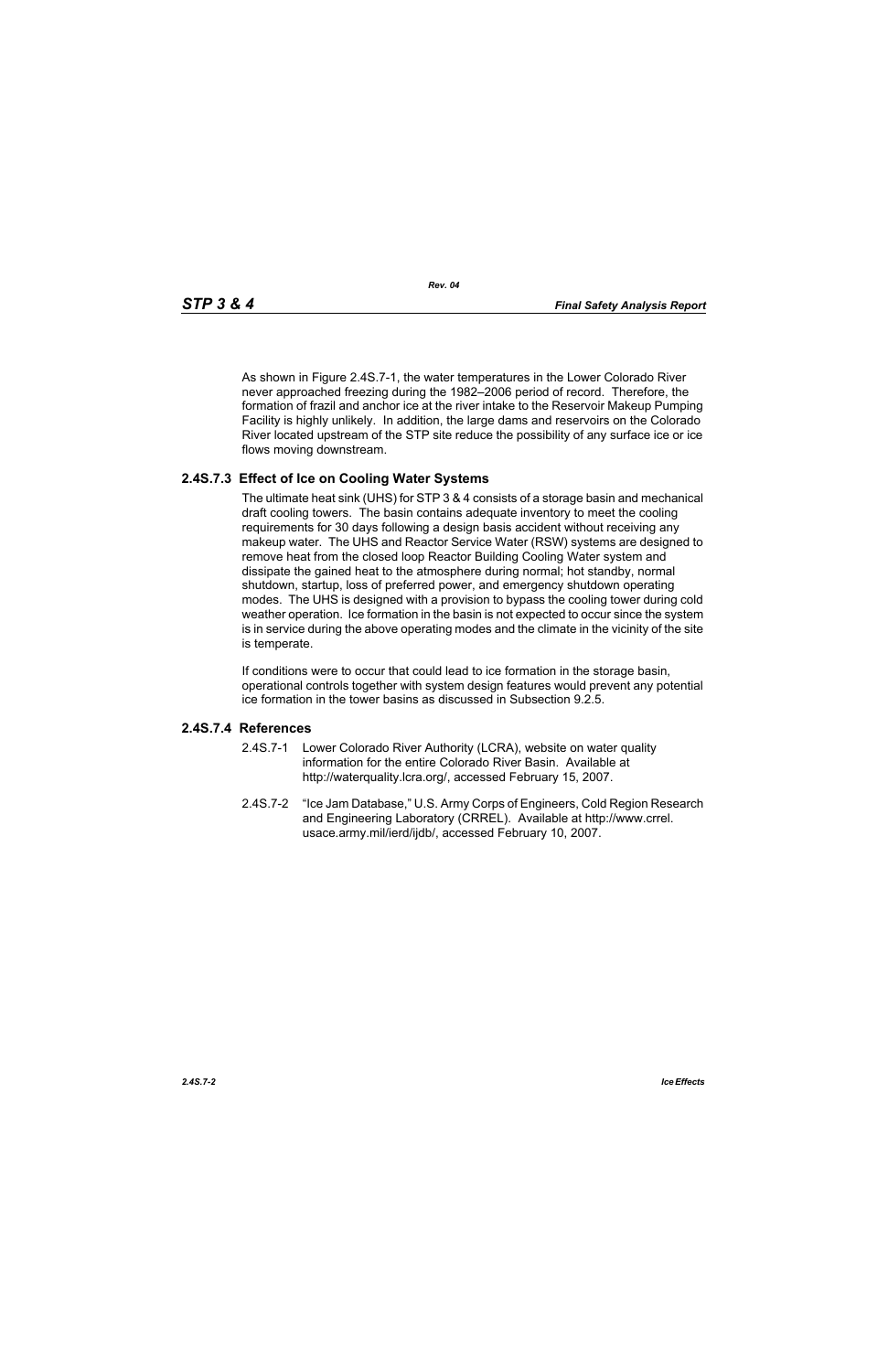| Year | <b>Lowest Average Daily</b><br><b>Temperature</b> |                 | <b>Date Lowest</b><br><b>Average Daily</b> | No. of<br><b>Consecutive</b>   | <b>Total No. of</b>            |
|------|---------------------------------------------------|-----------------|--------------------------------------------|--------------------------------|--------------------------------|
|      | $\mathsf{P}$                                      | $\rm ^{\circ}C$ | <b>Temperature</b><br><b>Occurred</b>      | <b>Freezing</b><br><b>Days</b> | <b>Freezing</b><br><b>Days</b> |
| 1990 | 27.2                                              | $-2.6$          | 12/21/90                                   | $\overline{2}$                 | $\overline{2}$                 |
| 1991 | 35.6                                              | 2.0             | 12/15/91                                   | $\mathbf 0$                    | 0                              |
| 1992 | 42.1                                              | 5.6             | 7/11/92                                    | $\mathbf 0$                    | $\pmb{0}$                      |
| 1993 | 35.9                                              | 2.2             | 10/25/93                                   | $\mathbf 0$                    | $\mathbf 0$                    |
| 1994 | 39.7                                              | 4.3             | 12/1/94                                    | $\mathbf 0$                    | $\pmb{0}$                      |
| 1995 | 37.3                                              | 3.0             | 11/8/95                                    | $\mathbf 0$                    | $\pmb{0}$                      |
| 1996 | 26.4                                              | $-3.1$          | 1/8/96                                     | 3                              | 4                              |
| 1997 | 30.9                                              | $-0.6$          | 1/13/97                                    | $\mathbf 0$                    | $\mathbf{1}$                   |
| 1998 | 35.5                                              | 1.9             | 12/25/98                                   | $\mathbf 0$                    | $\pmb{0}$                      |
| 1999 | 36.3                                              | 2.4             | 1/4/99                                     | $\mathbf 0$                    | $\pmb{0}$                      |
| 2000 | 36.6                                              | 2.5             | 12/12/00                                   | $\mathbf 0$                    | $\pmb{0}$                      |
| 2001 | 34.3                                              | 1.3             | 1/3/01                                     | $\mathbf 0$                    | $\pmb{0}$                      |
| 2002 | 35.5                                              | 1.9             | 1/2/02                                     | $\mathbf 0$                    | $\pmb{0}$                      |
| 2003 | 37.4                                              | 3.0             | 2/24/03                                    | $\mathbf 0$                    | $\pmb{0}$                      |
| 2004 | 32.6                                              | 0.4             | 12/24/04                                   | $\mathbf 0$                    | $\pmb{0}$                      |
| 2005 | 42.2                                              | 5.7             | 1/22/05                                    | $\mathbf 0$                    | $\mathbf 0$                    |
| 2006 | 38.6                                              | 3.7             | 2/18/06                                    | $\mathbf 0$                    | $\mathbf 0$                    |
|      |                                                   |                 | Average (days)                             | 0.3                            | 0.4                            |

## **Table 2.4S.7-1 Lowest Average Daily Temperature and Number of Days with Average Daily Temperature below Freezing at STP Site**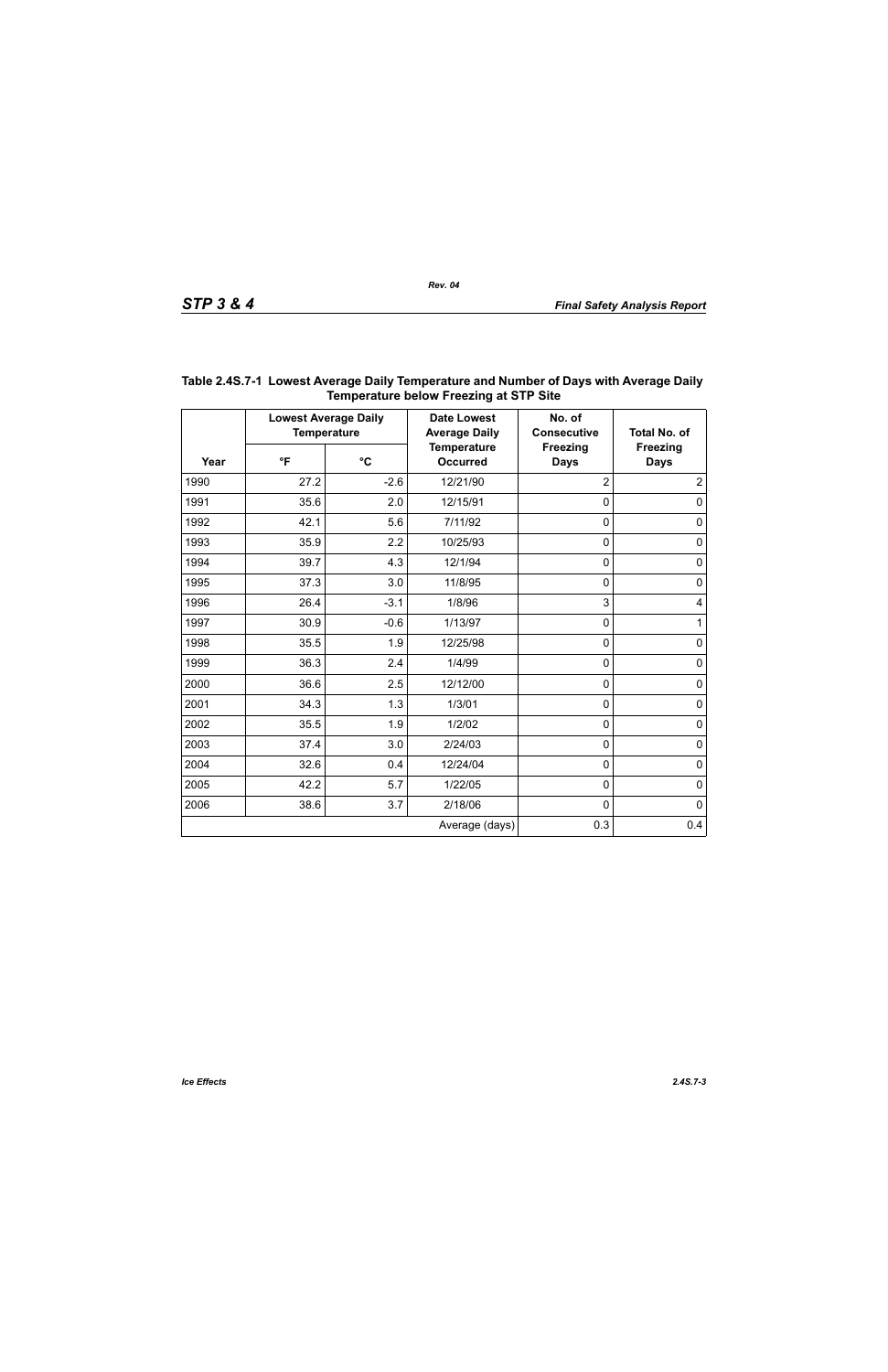| Year | <b>Lowest Average Daily</b><br><b>Temperature</b> |              | <b>Date Lowest</b><br><b>Average Daily</b> | No. of<br><b>Consecutive</b>   | <b>Total No. of</b>            |
|------|---------------------------------------------------|--------------|--------------------------------------------|--------------------------------|--------------------------------|
|      | $^{\circ}$ F                                      | $^{\circ}$ C | <b>Temperature</b><br><b>Occurred</b>      | <b>Freezing</b><br><b>Days</b> | <b>Freezing</b><br><b>Days</b> |
| 1942 | 40.5                                              | 4.7          | 12/28/1942                                 | $\mathbf 0$                    | $\mathbf 0$                    |
| 1943 | 31.5                                              | $-0.3$       | 1/26/1943                                  | 0                              | 1                              |
| 1944 | 35.5                                              | 1.9          | 1/14/1944                                  | 0                              | $\mathbf 0$                    |
| 1945 | 35.5                                              | 1.9          | 12/20/1945                                 | 0                              | $\mathbf 0$                    |
| 1946 | 34.5                                              | 1.4          | 12/30/1946                                 | 0                              | $\mathbf 0$                    |
| 1947 | 28                                                | $-2.2$       | 1/4/1947                                   | 1                              | $\overline{c}$                 |
| 1948 | 25.5                                              | $-3.6$       | 1/29/1948                                  | 3                              | $\sqrt{5}$                     |
| 1949 | 25.5                                              | $-3.6$       | 1/30/1949                                  | 0                              | 1                              |
| 1950 | 28.5                                              | $-1.9$       | 12/7/1950                                  | 0                              | 1                              |
| 1951 | 20                                                | $-6.7$       | 2/2/1951                                   | 3                              | 5                              |
| 1952 | 42                                                | 5.6          | 11/30/1952                                 | 0                              | $\mathbf 0$                    |
| 1953 | 30.5                                              | $-0.8$       | 12/24/1953                                 | 0                              | 1                              |
| 1954 | 30                                                | $-1.1$       | 1/22/1954                                  | 0                              | 1                              |
| 1955 | 36                                                | 2.2          | 3/27/1955                                  | 0                              | $\mathbf 0$                    |
| 1956 | 34                                                | 1.1          | 2/4/1956                                   | 0                              | $\mathbf 0$                    |
| 1957 | 33                                                | 0.6          | 1/17/1957                                  | 0                              | $\mathbf 0$                    |
| 1958 | 30                                                | $-1.1$       | 2/13/1958                                  | 0                              | 1                              |
| 1959 | 29.5                                              | $-1.4$       | 1/5/1959                                   | 0                              | 1                              |
| 1960 | 33                                                | 0.6          | 2/25/1960                                  | 0                              | $\mathbf 0$                    |
| 1961 | 34.5                                              | 1.4          | 1/29/1961                                  | 0                              | $\mathbf 0$                    |
| 1962 | 22.5                                              | $-5.3$       | 1/11/1962                                  | 1                              | $\overline{\mathbf{c}}$        |
| 1963 | 24.5                                              | $-4.2$       | 1/13/1963                                  | 3                              | 7                              |
| 1964 | 29.5                                              | $-1.4$       | 1/14/1964                                  | $\pmb{0}$                      | 1                              |
| 1965 | 34.5                                              | 1.4          | 2/25/1965                                  | $\pmb{0}$                      | $\pmb{0}$                      |
| 1966 | 28.5                                              | $-1.9$       | 1/30/1966                                  | $\mathbf 0$                    | 1                              |
| 1967 | 33.5                                              | 0.8          | 2/7/1967                                   | $\pmb{0}$                      | 0                              |
| 1968 | 34                                                | 1.1          | 1/8/1968                                   | $\mathbf 0$                    | 0                              |
| 1969 | 36                                                | 2.2          | 1/5/1969                                   | $\pmb{0}$                      | $\pmb{0}$                      |
| 1970 | 31                                                | $-0.6$       | 1/7/1970                                   | $\pmb{0}$                      | $\mathbf{1}$                   |

## **Table 2.4S.7-2 Lowest Average Daily Temperature and Number of Days with Average Daily Temperature below Freezing at Bay City Climate Station**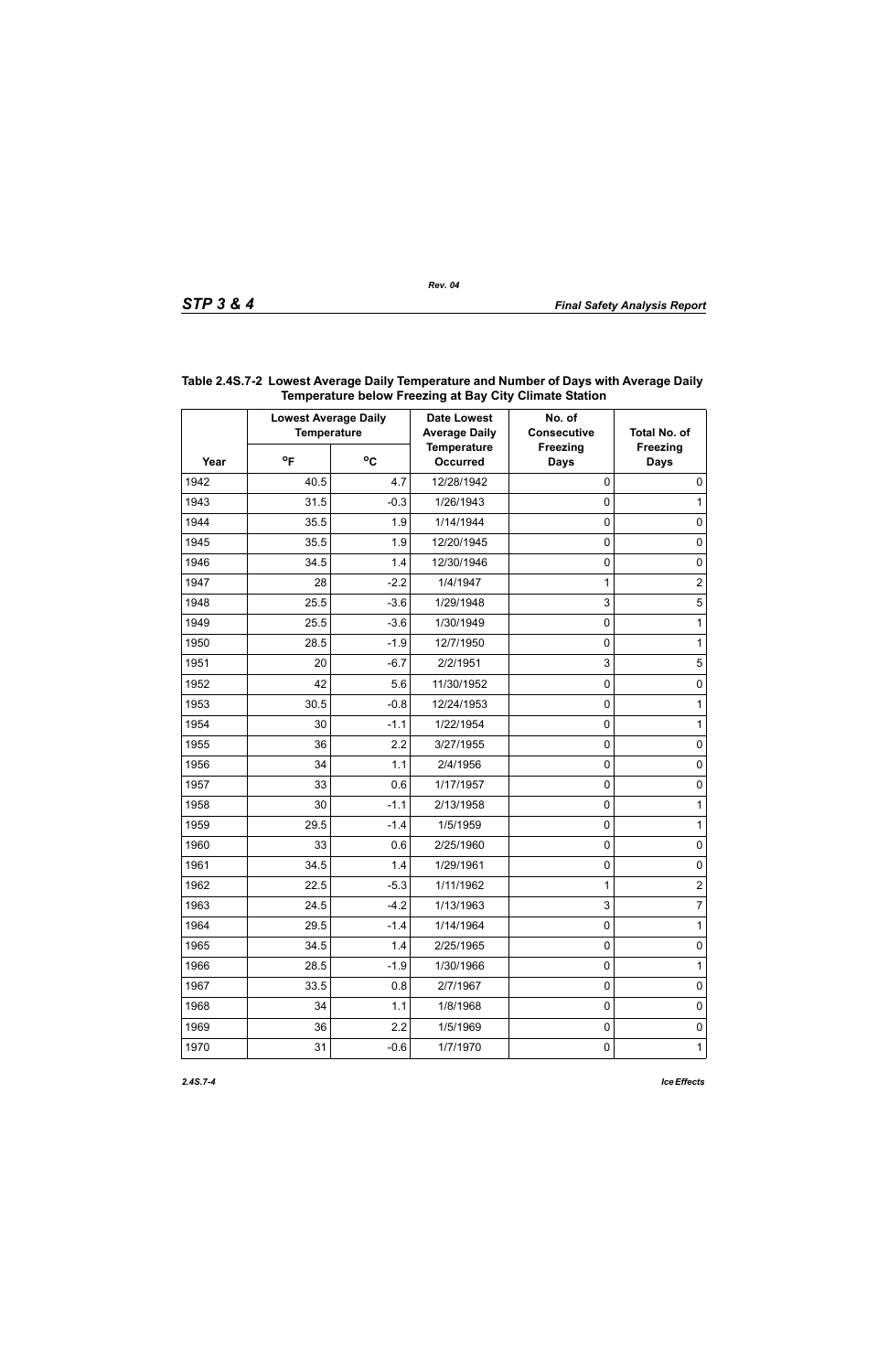| Temperature below Freezing at Bay City Climate Station (Continued) |      |        |            |           |                     |
|--------------------------------------------------------------------|------|--------|------------|-----------|---------------------|
| 1971                                                               | 31.5 | $-0.3$ | 1/8/1971   | 0         | 1                   |
| 1972                                                               | 32   | 0.0    | 1/5/1972   | $\pmb{0}$ | $\pmb{0}$           |
| 1973                                                               | 25.5 | $-3.6$ | 1/12/1973  | 4         | 5                   |
| 1974                                                               | 27   | $-2.8$ | 1/4/1974   | $\pmb{0}$ | $\mathbf{1}$        |
| 1975                                                               | 27.5 | $-2.5$ | 1/13/1975  | $\pmb{0}$ | 1                   |
| 1976                                                               | 29.5 | $-1.4$ | 11/29/1976 | $\pmb{0}$ | 1                   |
| 1977                                                               | 31.5 | $-0.3$ | 1/19/1977  | $\pmb{0}$ | 1                   |
| 1978                                                               | 28   | $-2.2$ | 1/21/1978  | 1         | $\overline{2}$      |
| 1979                                                               | 26   | $-3.3$ | 1/2/1979   | 1         | 3                   |
| 1980                                                               | 31   | $-0.6$ | 3/2/1980   | $\pmb{0}$ | $\mathbf{1}$        |
| 1981                                                               | 30.5 | $-0.8$ | 2/12/1981  | $\pmb{0}$ | 1                   |
| 1982                                                               | 27   | $-2.8$ | 1/14/1982  | $\pmb{0}$ | 3                   |
| 1983                                                               | 20.5 | $-6.4$ | 12/25/1983 | 5         | $\,6$               |
| 1984                                                               | 31   | $-0.6$ | 1/20/1984  | 1         | $\overline{2}$      |
| 1985                                                               | 23.5 | $-4.7$ | 2/2/1985   | 3         | $\,6$               |
| 1986                                                               | 36.5 | 2.5    | 2/12/1986  | $\pmb{0}$ | $\pmb{0}$           |
| 1987                                                               | 56.5 | 13.6   | 2/10/1987  | $\pmb{0}$ | $\pmb{0}$           |
| 1988                                                               | 42.5 | 5.8    | 12/17/1988 | $\pmb{0}$ | $\pmb{0}$           |
| 1989                                                               | 16.5 | $-8.6$ | 12/23/1989 | 4         | $\,6$               |
| 1990                                                               | 23   | $-5.0$ | 12/23/1990 | 1         | $\overline{2}$      |
| 1991                                                               | 35   | 1.7    | 1/1/1991   | $\pmb{0}$ | $\mathsf 0$         |
| 1992                                                               | 36.5 | 2.5    | 11/27/1992 | $\pmb{0}$ | $\pmb{0}$           |
| 1993                                                               | 34   | 1.1    | 11/27/1993 | $\pmb{0}$ | $\mathsf 0$         |
| 1994                                                               | 34   | 1.1    | 2/2/1994   | $\pmb{0}$ | $\mathsf{O}\xspace$ |
| 1995                                                               | 40   | 4.4    | 1/5/1995   | 0         | 0                   |
| 1996                                                               | 31.5 | $-0.3$ | 1/8/1996   | 0         | 1                   |
| 1997                                                               | 31.5 | $-0.3$ | 1/14/1997  | 0         | $\mathbf{1}$        |
| 1998                                                               | 35.5 | 1.9    | 12/24/1998 | 0         | $\mathsf{O}\xspace$ |
| 1999                                                               | 36   | 2.2    | 1/3/1999   | 0         | $\mathsf{O}\xspace$ |
| 2000                                                               | 37.5 | 3.1    | 12/13/2000 | 0         | $\pmb{0}$           |
| 2001                                                               | 34.5 | 1.4    | 1/2/2001   | 0         | $\mathsf{O}\xspace$ |
| 2002                                                               | 35   | 1.7    | 2/27/2002  | $\pmb{0}$ | $\mathsf{O}\xspace$ |

## **Table 2.4S.7-2 Lowest Average Daily Temperature and Number of Days with Average Daily Temperature below Freezing at Bay City Climate Station (Continued)**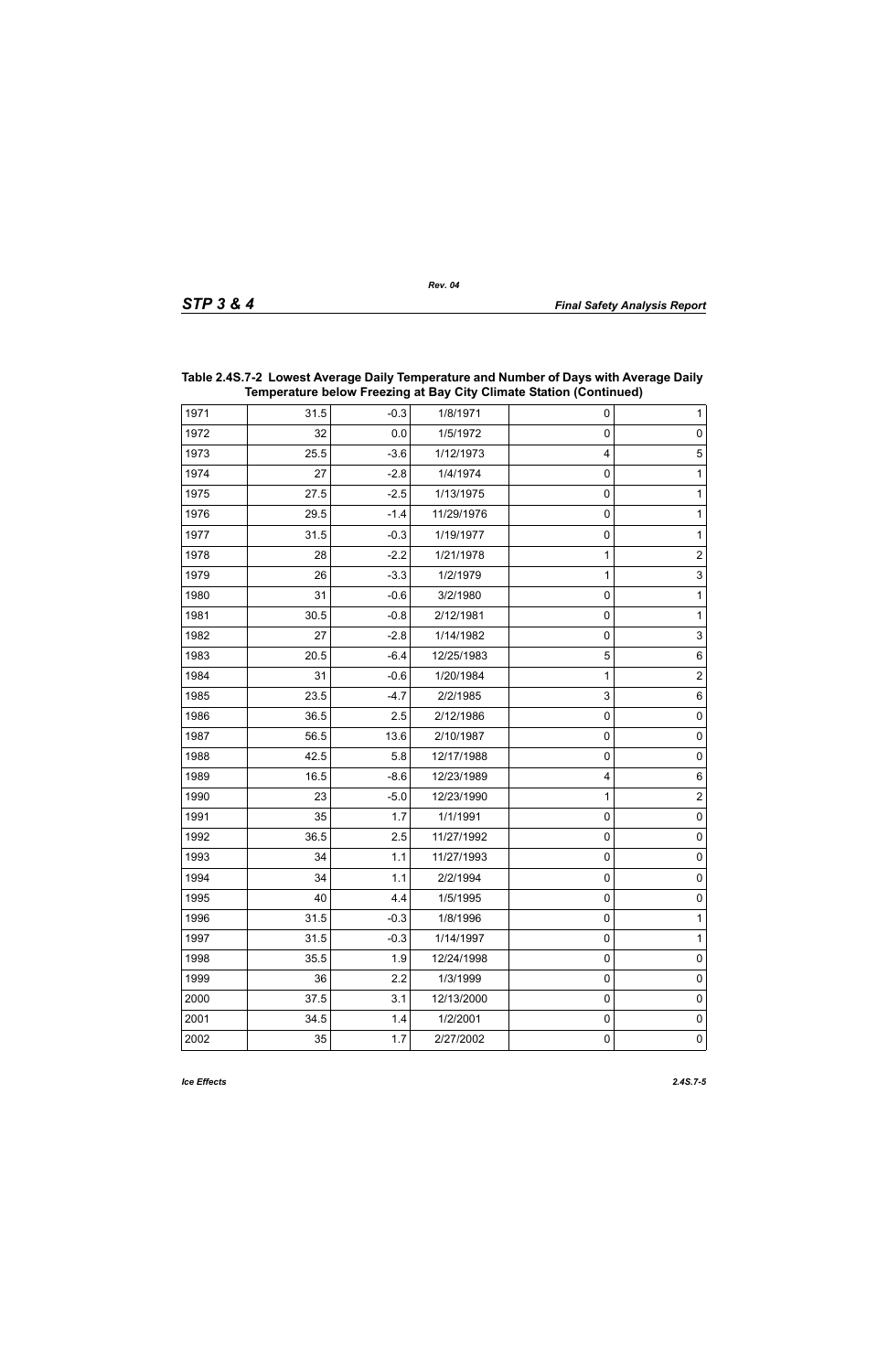Average  $(days)$  0.5 1.2

| <b>TANIVE IT ON A LOTTER FOR A VIOLAGE DUITY TURNS AND CONTRACT OF DUTY THINK AT VIOLAGE DUITY</b><br>Temperature below Freezing at Bay City Climate Station (Continued) |      |     |            |  |  |  |
|--------------------------------------------------------------------------------------------------------------------------------------------------------------------------|------|-----|------------|--|--|--|
| 2003                                                                                                                                                                     | 40.5 | 4.7 | 1/18/2003  |  |  |  |
| 2004                                                                                                                                                                     | 33.5 | 0.8 | 12/26/2004 |  |  |  |
| 2005                                                                                                                                                                     | 33   | 0.6 | 12/9/2005  |  |  |  |
| 2006                                                                                                                                                                     | 40.5 | 4.7 | 2/19/2006  |  |  |  |

# **Table 2.4S.7-2 Lowest Average Daily Temperature and Number of Days with Average Daily**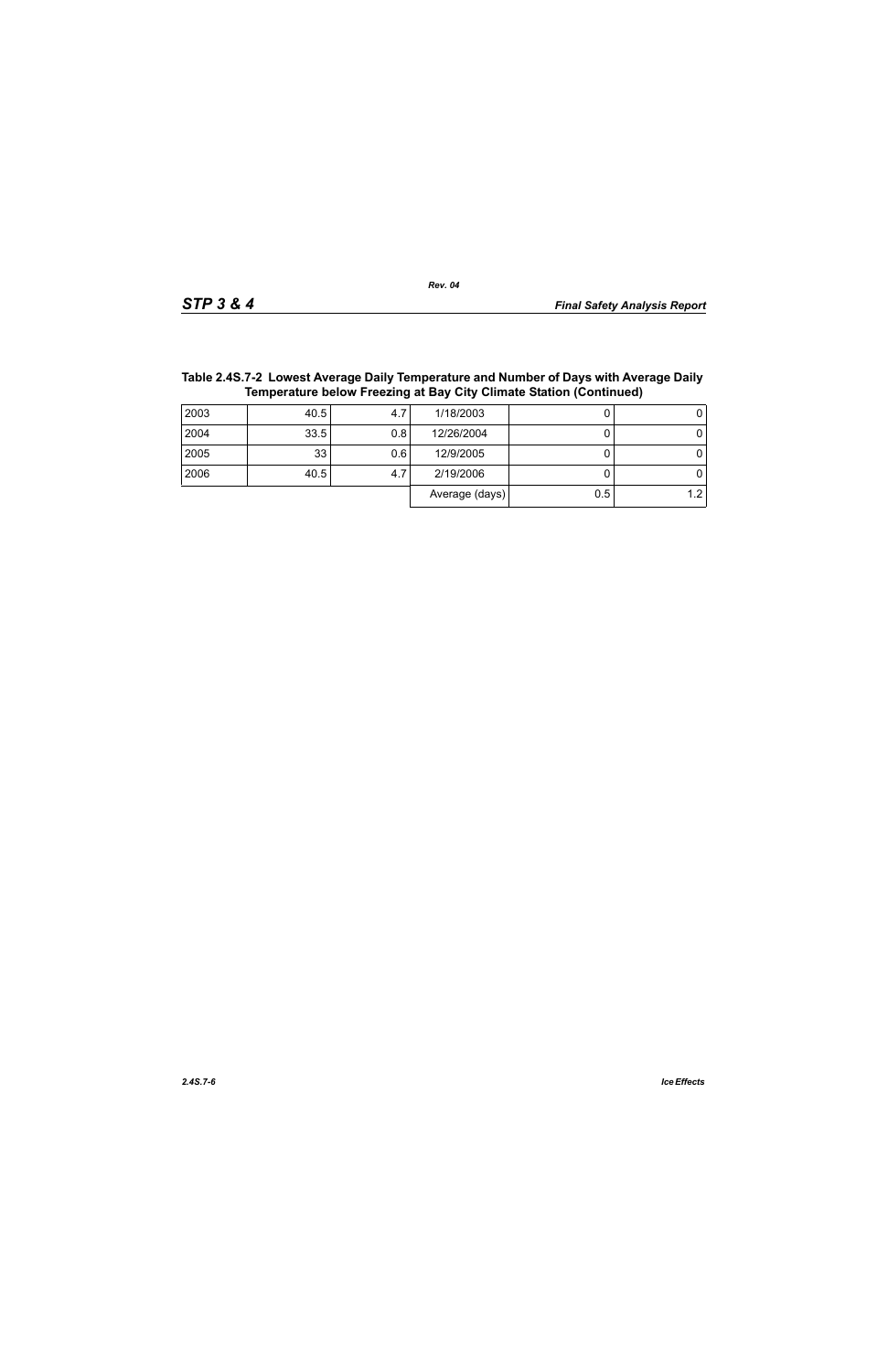Ice Effects *Ice Effects 2.4S.7-7*

2.45.7-7



*STP 3 & 4*